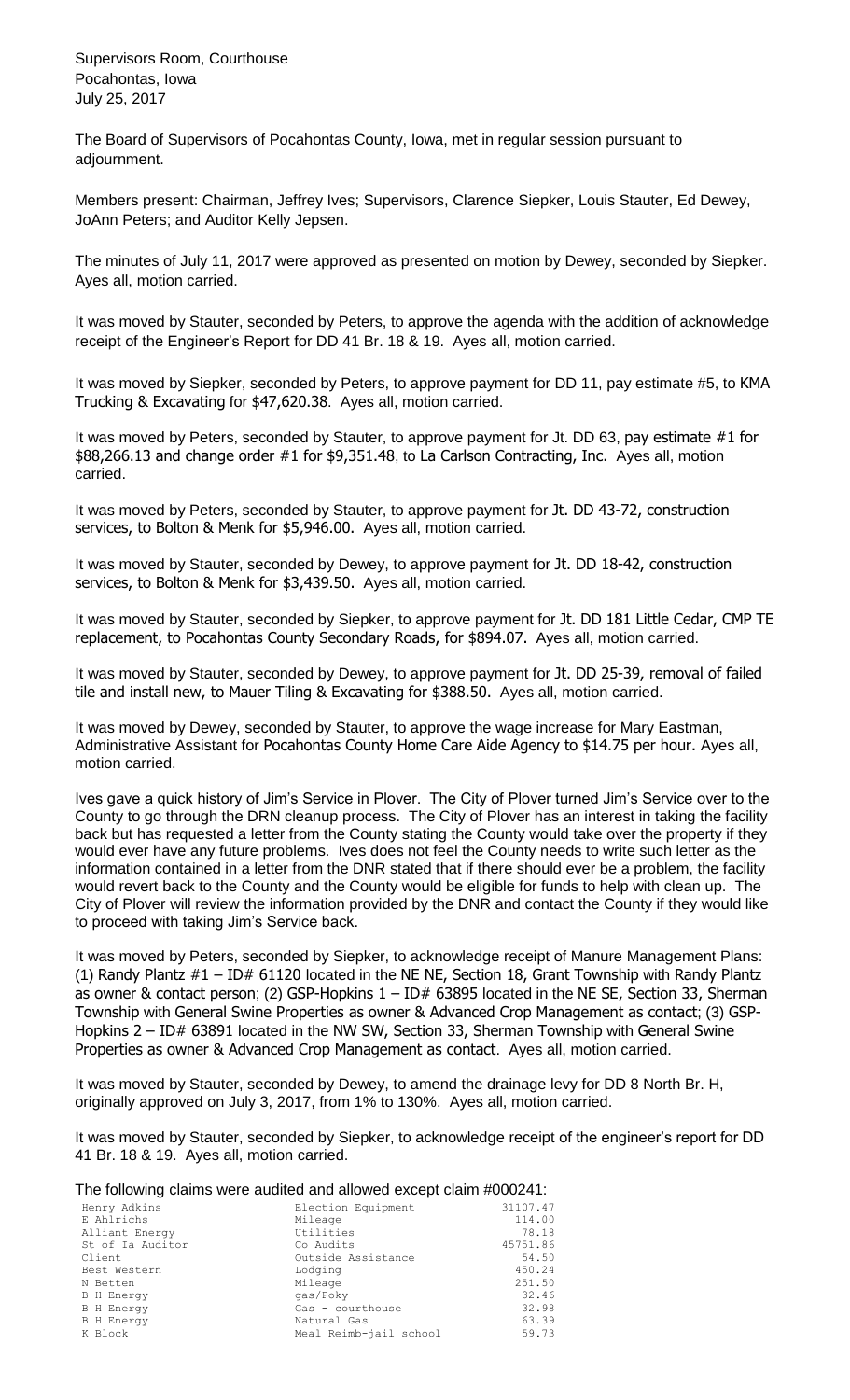| Carpenter Uniform                          | Nametag                                                | 20.60             |
|--------------------------------------------|--------------------------------------------------------|-------------------|
| S Cash<br>CenturyLink                      | Mileage<br>Phone                                       | 126.00<br>328.32  |
| J Conlin                                   | Cell Phone                                             | 25.00             |
| J Conlin                                   | Mileage                                                | 281.00            |
| Counsel<br>Counsel                         | Copier Exp                                             | 206.10            |
| O Cressler                                 | Copier Lease<br>IACCVSO Bd Mtg Meal                    | 143.93<br>9.61    |
| 0 Cressler                                 | Mileage, travel exp                                    | 107.70            |
| B Dahl                                     | Cell Phone                                             | 25.00             |
| IRS                                        | Fed Excise Tax                                         | 772.83            |
| Doolittle Oil<br>E Z Graph of Victoria Inc | Supplies<br>Medical Supplies, nurses                   | 55.69<br>201.75   |
| Farm & Home                                | Conservation Supplies                                  | 100.85            |
| Farm & Home                                | Misc parts                                             | 23.43             |
| Farm & Home                                | Sprayer                                                | 29.99             |
| D Feistner<br>D Feistner                   | Copy Mach Exp Reimb                                    | 129.45<br>28.28   |
| D Ferquson                                 | Reimb-cleaning supplies<br>Cell Phone                  | 25.00             |
| John Harter                                | Custodial Services                                     | 360.00            |
| Patricia Harter                            | Custodial Services                                     | 282.00            |
| S Henderson<br>J Huegerich                 | Meals, school of instruct<br>Shoes                     | 63.60             |
| Humboldt Co HD                             | Septic Permit                                          | 52.95<br>125.00   |
| Humboldt Co HD                             | Septic Permits                                         | 250.00            |
| Humboldt Co Sheriff                        | Housing inmate                                         | 100.00            |
| Humboldt Office Sup                        | Supplies                                               | 11.99             |
| HyVee AR<br>I & S Group                    | Jail-medical<br>Drainage                               | 23.18<br>1018.01  |
| IDNR Water Supply                          | Well Permits                                           | 75.00             |
| IEHA                                       | Training                                               | 20.00             |
| IA Lakes Elec                              | Electric Con Build 28731                               | 113.81            |
| IA Lakes Elec<br>IA Lakes Elec             | Electric Lizard Lake30827<br>Electric Meredith 2670428 | 126.80<br>495.09  |
| IA Lakes Elec                              | Electric West R Park28531                              | 29.50             |
| IA Lakes Elec                              | Tower Rental/Util                                      | 58.38             |
| IA Prison Ind                              | Signs                                                  | 60.00             |
| IA SOS                                     | Notary Application                                     | 30.00             |
| ILEA<br>Inter Battery                      | MMPI Test<br><b>Batteries</b>                          | 180.00<br>56.20   |
| ISAC                                       | Dues FY2018                                            | 5800.00           |
| ISAC                                       | Supervisor Dues FY2018                                 | 350.00            |
| Jacks OK Tire                              | Tires/Parts                                            | 398.24            |
| M Latimer<br>Luft & Son                    | Training - Mileage/Food<br>Services                    | 61.07             |
| Machine Shop                               | labor/welding                                          | 264.00<br>185.00  |
| Machine Shop                               | steel/pipe/nuts                                        | 83.44             |
| Machine Shop                               | welding supplies                                       | 132.27            |
| Tom Maieshafske                            | Camping Refund                                         | 32.00             |
| Mangold Environ<br>Martin Marietta         | Water Tests<br>$1$ conc/ $1/2$ chips                   | 429.50<br>310.12  |
| Mediacom                                   | Internet                                               | 197.45            |
| Messenger                                  | Advertisement                                          | 30.00             |
| Messenger                                  | Publication                                            | 262.60            |
| K Metzger<br>MidAmeri Energy               | Cell Phone<br>Palmer elec                              | 25.00<br>22.89    |
| MidAmeri Energy                            | Palmer/int/lts                                         | 64.88             |
| MIDAS                                      | FY2018 Planning Sec Ann D                              | 2362.23           |
| My Laurens                                 | Advertising                                            | 90.00             |
| Neopost                                    | Postage                                                | 75.00             |
| Next Gen Tech<br>Next Gen Tech             | Monthly OwnCloud<br>System Support                     | 150.00<br>943.79  |
| NW Comm                                    | Domain Renewal                                         | 225.00            |
| NW Comm                                    | Phone                                                  | 27.95             |
| NW IA Youth Emerg                          | Shelter Ser                                            | 5850.00           |
| Office Elements<br>Office Elements         | Labels<br>Offc Supplies                                | 29.98<br>67.89    |
| Office Elements                            | Supplies                                               | 82.32             |
| Office Systems                             | Copier Exp                                             | 40.71             |
| Office Systems                             | Copier Maint                                           | 367.00            |
| Olson Electric<br>Owen/King                | Light Repair<br>SIR                                    | 160.00<br>202.05  |
| Keith Peterson                             | Shredding Services                                     | 47.77             |
| PJ Greufe                                  | Services                                               | 1500.00           |
| Po Co EMS                                  | EMS Coordinator                                        | 10000.00          |
| Po Co Home Care<br>Po Co Pub Health        | June Services<br>Services                              | 8406.50<br>24.88  |
| Po Co Solid Waste                          | Rural Waste                                            | 8882.99           |
| POC Network                                | Part B Ann Renewal Fee 20                              | 345.00            |
| Poca Comm Hospital                         | June Phys Therapy                                      | 1569.53           |
| Poca Dental                                | Services                                               | 287.00            |
| Poca Fiber<br>Poca Ford                    | ph/fax/int/Pocahontas sho<br>Tires                     | 195.11<br>422.28  |
| Rapid Reproductions                        | scanner/rd plans/rent                                  | 599.00            |
| RDH Powerwash R D Hohensee                 | Powerwash Quonset                                      | 275.00            |
| Record Dem                                 | Advertisement                                          | 37.00             |
| Region V HAZMAT<br>Reserve Acct            | Contribution<br>Postage for meter                      | 2284.38<br>500.00 |
| S Richardson                               | Cell Phone                                             | 25.00             |
| V Ricklefs                                 | Mileage                                                | 148.50            |
| City-Rolfe                                 | Utilities                                              | 26.46             |
| Sale Barn<br>Schoon Excavating             | Tow Stolen Vehicle<br>Drainage                         | 200.00<br>7714.88 |
| Seiler App                                 | Tap valve                                              | 6.90              |
| K Simacek                                  | Mileage                                                | 54.50             |
| Sindergard Excavating                      | Tile repair Sherman 17                                 | 330.17            |
| Sports Rehab                               | Services<br>Cell Phone                                 | 729.80            |
| D Stall<br>Staples                         | Supplies                                               | 25.00<br>50.96    |
| T Reuters-West                             | Legal Publications                                     | 120.00            |
| Thrifty White                              | Medical                                                | 164.99            |
| Gretchen Tiedeman<br>Gretchen Tiedeman     | Expense Reimb<br>RAGBRAI Expenses                      | 364.56<br>56.64   |
|                                            |                                                        |                   |